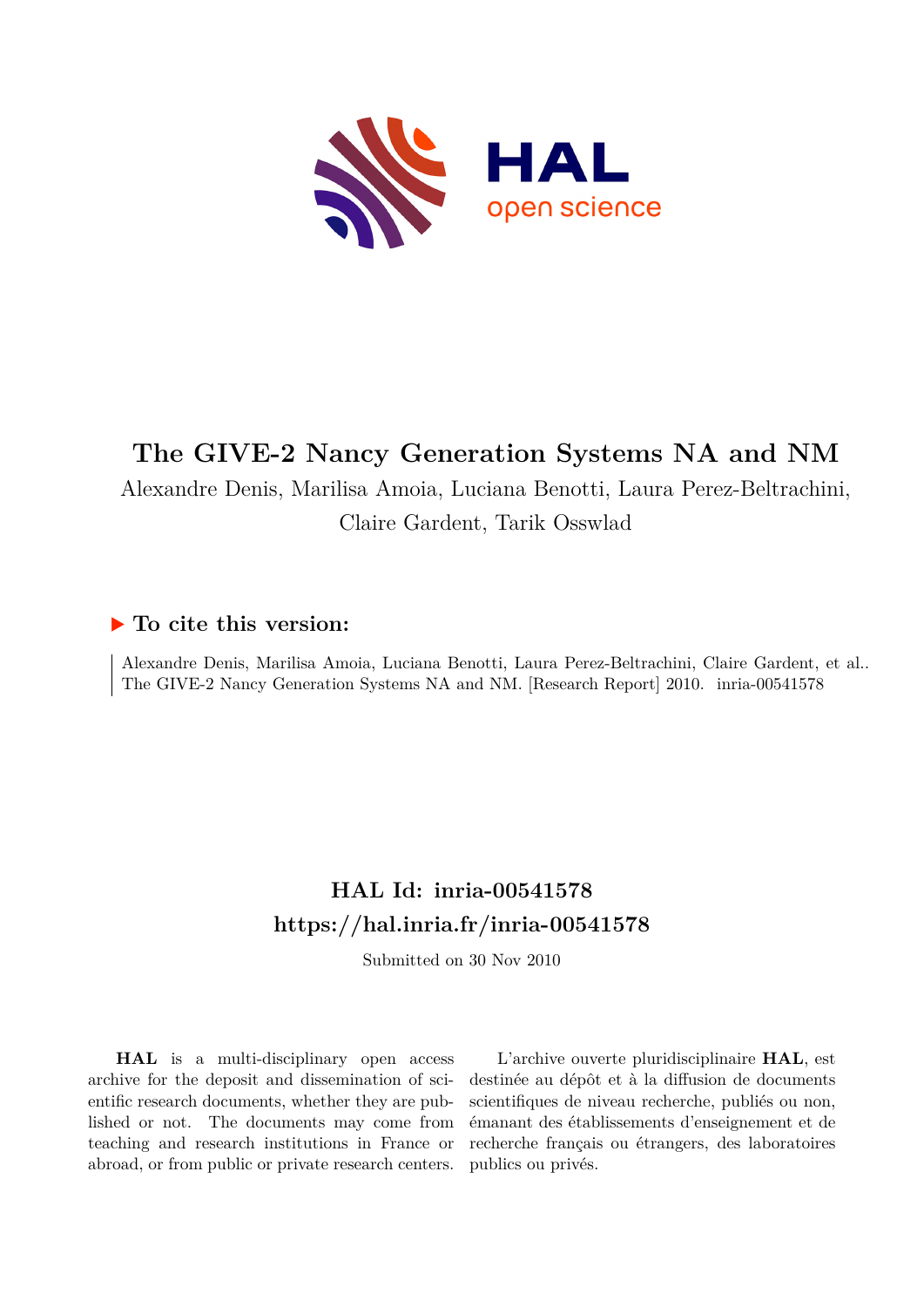## The GIVE-2 Nancy Generation Systems NA and NM

Alexandre Denis, Marilisa Amoia, Luciana Benotti, Laura Perez-Beltrachini, Claire Gardent, Tarik Osswald

INRIA Grand-Est, LORIA-Nancy

54603 Villers les Nancy Cedex, France

{denis,amoia,gardent}@loria.fr, {luciana.benotti,perez.laura,tarik.osswald}@gmail.com

#### Abstract

This paper presents the two instruction generation systems submitted by the team TALARIS at INRIA-Nancy to the GIVE-2 challenge 2010. The first system (NM) aims to provide high-level instructions by giving freedom to the user and relies on an extension of the Dale and Reiter's incremental algorithm to generate the referring expressions. The second system (NA) uses a more constrained directive navigational strategy and relies on Reference Domain Theory (Denis, 2010) to generate a wide range of referring expressions including pronouns, ellipsis and alternative phrases. The results show that despite NA is more successful than NM, NM is considered a bit more enjoyable by the subjective assessment.

## 1 Introduction

The last few years have witnessed a considerable growth of systems providing autonomous software agents and agent-based dialogue applications, such as pedestrian navigation assistance (Baus et al., 2002), tutorial systems (Callaway et al., 2006), etc. Accordingly, the need of services facilitating the interaction with such applications has increased.

In this context the role of instruction giving systems for real time task solving, i.e. systems which aid human users to achieve some task-oriented goal by means of natural language generation (NLG) is crucial to allow universal access to these services.

Recently, the Generating Instructions in Virtual Environments GIVE challenge (Byron et al., 2007), a shared NLG task, has raised extensive attention in the research community providing an infrastructure to evaluate instruction giving systems over the internet thus permitting task-based human evaluation at a much lower cost than standard lab-based experiment, thereby still providing results which show high correlation with those gathered in a classical lab-setup (Koller et al., 2009). The systems participating in the first edition of the challenge, GIVE-1 (Byron et al., 2009), had to deal with

discrete worlds and mostly generated aggregations of step-by-step instructions using various strategies such as landmark-based navigation (Striegnitz and Majda, 2009), level-based discourse planning (Dionne et al., 2009) and dynamic level adaptation (Rookhuiszen and Theune, 2009).

The challenge of this year, GIVE-2, has two innovative aspects. First, it implements continuous navigation, i.e. permits continuous movements in the virtual environment. Second, the challenge focuses on evaluating some new aspects of instruction giving systems, such as for instance the emotional impact of the instruction giving strategy on users.

This paper describes the two instruction giving systems submitted by the team TALARIS at INRIA-Nancy to the GIVE-2 Challenge 2010. The first system (NM) provides a context aware extension of Dale and Haddock's (1991) incremental algorithm for the generation of referring expressions. The properties used in the descriptions include the set of static absolute properties defined in the domain such as color, shape, and a set of dynamic properties defined during the human-machine interaction, such as the relative position of user and target object in the virtual world.

Further, by applying the same referring strategy to both objects and locations, the system produces high level path descriptions thereby generating more user-friendly navigational instructions such as "Search the red room with the coach". Finally, the descriptions of objects generated by the system are overspecified, in that they also include a description of the function of the object in the virtual world. This extension improves the alignment between user and system (common ground), for instance "To open the door, push the green button behind you".

The second system (NA) is based on a more directive navigational strategy only providing expected directions, while relying on Reference Domain Theory (Denis, 2010) to produce a wider variety of referring expressions, including demonstrative pronouns, ellipsis and alternative phrases, for instance "Push a blue button", "Not this one! Look for another one!".

This paper is structured as follows. In Section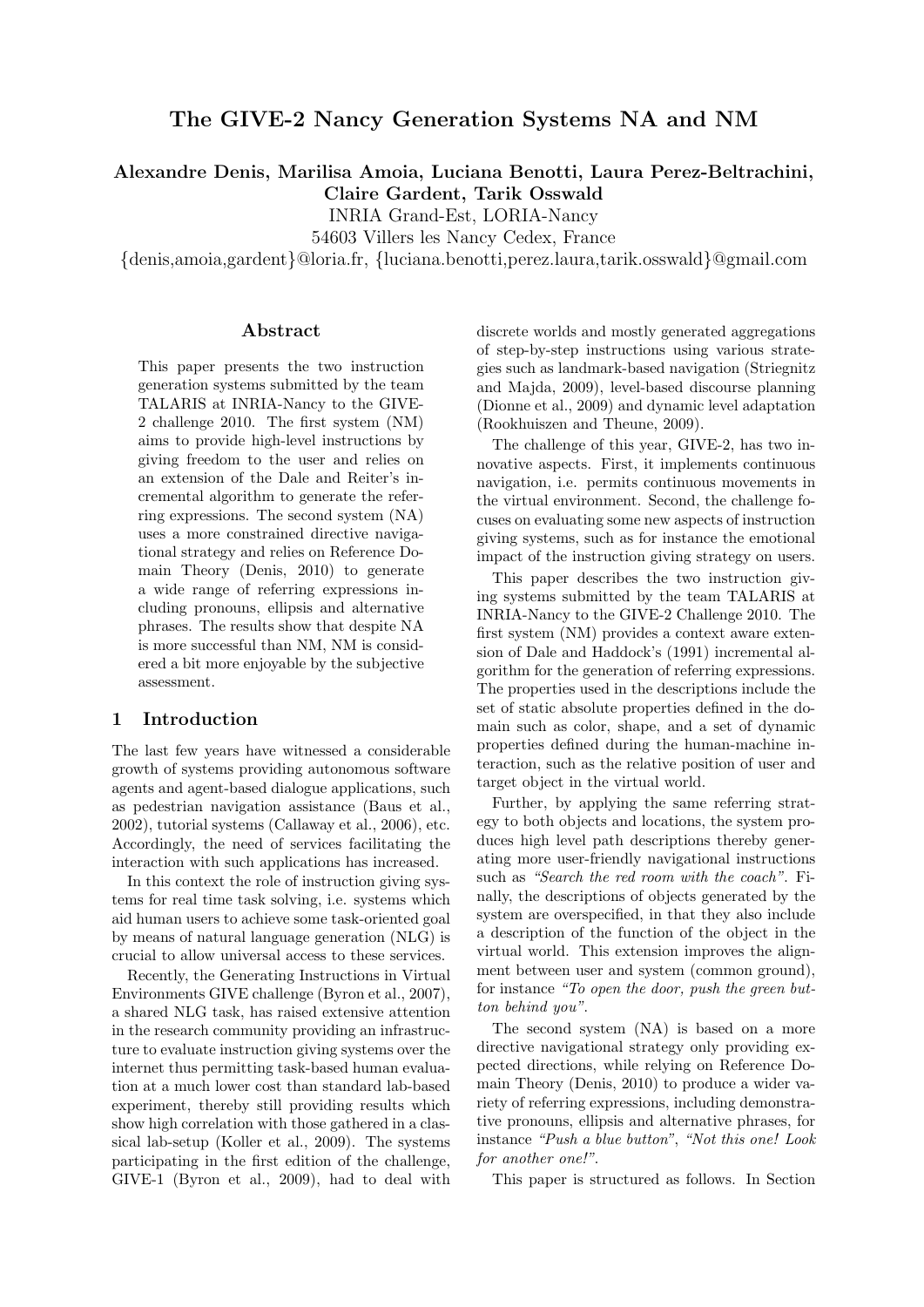2 and 3, we present the architecture of the NM and NA systems respectively. Section 4 describes the general messaging strategy used by both systems. In Section 5, we discuss the results our system achieved in the GIVE-2 challenge 2010. Section 6 concludes with some final remarks.

## 2 The NM System

In this section we describe the NM system. The instruction giving strategy implemented in this system aims at providing context aware referring expression generation and user-friendly instructions enhancing user learning about the virtual domain. In order to meet these desiderata, the same referring mechanism is used for both objects and locations. Further, the descriptions of objects are overspecified in that they include a reference to their function.

#### 2.1 Instruction Giving Strategy

The instruction giving strategy behind the NM system is summarized in Figure 3.

```
1: plan \leftarrow simplify(originalPlan)
2: while (plan \neq \emptyset) do
3: currentGoal ← PLAN.popNextAction();
4: goalLocation ← currentGoal.getLocation();
5: if (playerRoom = goalLocation) then
6: describe(currentGoal)
7: else
8: describe(goalLocation)
9: end if
10: end while
```
Figure 1: The Instruction Giving Framework

The original game plan provided as a service by the GIVE-2 challenge infrastructure is first abstracted to a list (plan) of high level "macroactions" representing the local goals the user have to accomplish during the game, i.e. a push or take action. A macroaction (see Figure 5) contains a reference to the type of action to be performed, to the object which should be manipulated, to the location (i.e. the room in which the object can be found) and to the function of the object in the virtual world (e.g. *open door*  $d_2$ ).

```
macroaction( type:push,
                    obj:b_3,function: open(door(d<sub>2</sub>)),
                    location: room<sub>2</sub>)
```
Figure 2: An example of macroaction describing a "push-button" action. The goal of this action is to open a door.

System-user interaction is triggered by the position of the player. When the player is in the room in which the next scheduled action can be performed  $(\text{playerRoom} = \text{goalLocation})$  the system

generates instructions describing how to accomplish the action  $(describe/currentGoal)$ ). Otherwise, the system outputs navigational instructions describing the room in which the next action can be performed (describe(goalLocation)). The fundamental step in generating such instructions consists in providing a referring expression describing the referent object.

The following subsection describes how the generation of referring expressions is realized within the system.

#### 2.2 Generating Referring Expressions

The generation of referring expressions implemented in the system is based on a context aware extension of (Dale and Haddock, 1991) incremental algorithm. Our algorithm thus makes use of the notion of dynamic context and takes into account time dependent properties of the context, i.e. the positions of user and virtual agents and their states, as they are crucial for content determination.

In a dynamic environment in fact, not only the set of relevant individuals (the distractors) but also the set of properties which count as distinguishing, might change over time. To capture these changes, the set of individuals of a dynamic context is defined in terms of visual context, i.e. in terms of the subset of individuals of the domain that are visible to the user/player at a given time.

Further, the set of distinguishing properties used to compute a description for a target referent includes the set of absolute or static properties, i.e. properties which do not change during the interaction, such as the color or the shape of objects but also their (absolute) position with respect to particular objects that may be called "landmarks" and the set of dynamic properties, i.e. properties which might change during interaction, such as the positions of objects relative to other objects and to the instruction follower. For instance, the position of a button on the wall with respect to the instruction follower (on the left/right, in front of) is a relative position and thus a dynamic property.

```
1: if (object.hasType=room) then
2: generateDefDescr(object)
3: else
    4: generateDefDescr(object)
5: object.addFunction()
6: end if
```
Figure 3: Generating Descriptions of Rooms and Objects

As, given the set of properties taken into account, a distinguishing description for a given referent might not exist or might not be found, in some cases the context aware incremental strategy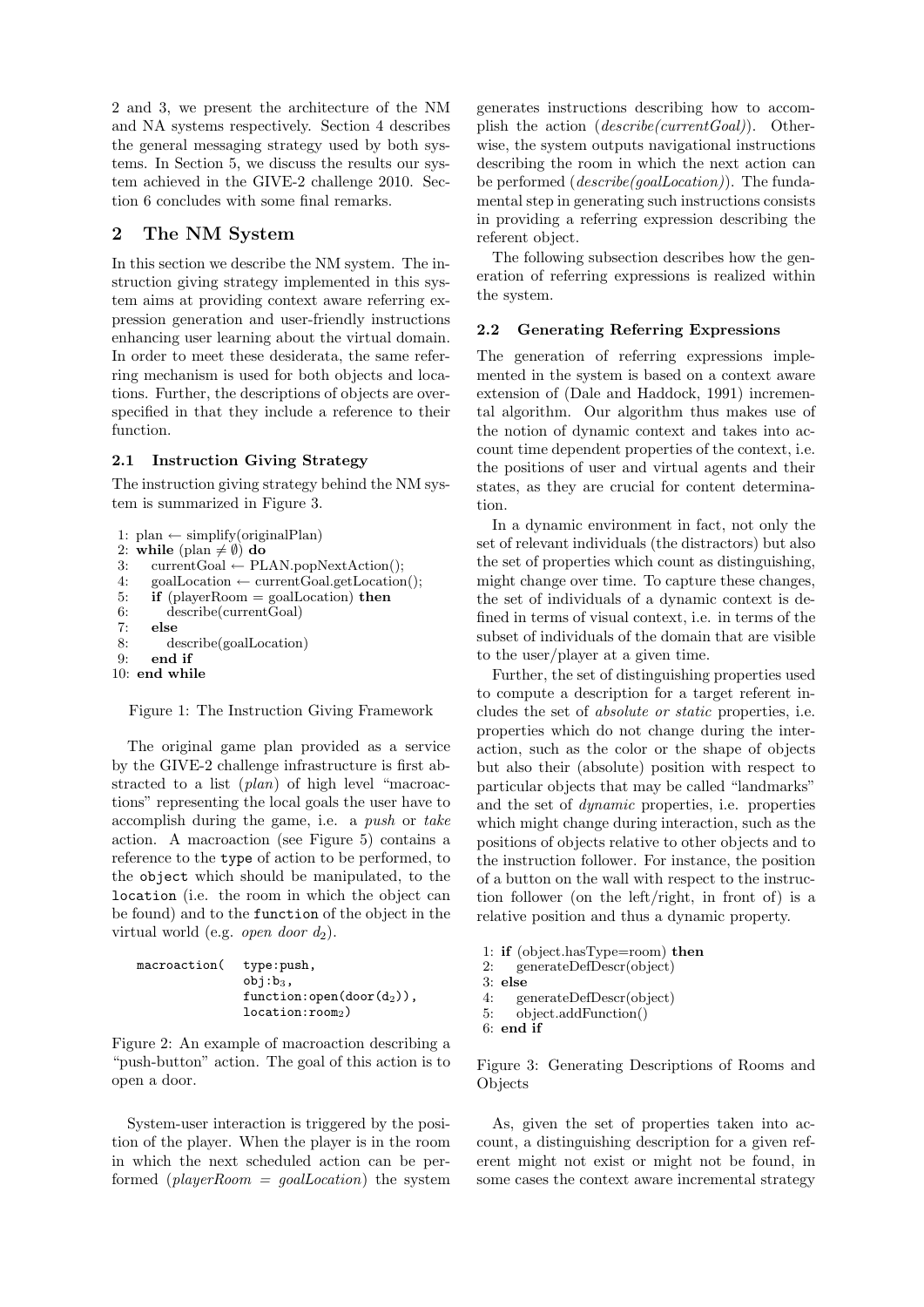generates underspecified reference. When this happens, the system outputs an indefinite description of the referent with a property including its relative position with respect to the player.

Summarizing, the referring expression generated by the context aware incremental strategy can be:

- a distinguishing description of the object, if a unique description of the object exists: "The blue button".
- a distinguishing description containing absolute positions, i.e. positions with respect to landmark objects: "The green button on the left of the picture".
- a distinguishing description including relative positions: "The third button on your left".
- a non-distinguishing description including relative positions: "A red button behind you".

As shown in (Foster et al., 2009), first describing the goal of an action to the instruction follower an then giving the instruction helps improving performance of an instruction giving system. Building on this idea, the system presented here generates overspecificied descriptions containing information about the effect of actions to enhance user learning. Thus, after a description for a target object has been generated, an effect property is automatically associated (through the definition of object function in the correspondent macroaction) to an individual on the basis of the specification of the object manipulating actions in the virtual world setting  $(object.addFunction())$ . To amplify the learning effect, this property is highlighted in the surface realization; in fact it is not localized in the definite noun phrase but realized as an appositive infinitive clause. So for instance, the strategy outputs referring expressions of the following type: "To move the picture, push the red button on your left".

#### 2.3 Navigational Instructions

Contrary to GIVE-1, in the GIVE-2 challenge systems are required to cope with continuous movements (rather than discrete steps as in GIVE-1). Thus, high level navigational instructions can be generated. As described in 2.1, the abstract plan (plan) we build up from the one provided by the GIVE-2 infrastructure permits us to associate each task-relevant action to the location in which it can be performed.

Thus within this framework, the NM system provides navigational instructions that correspond to room descriptions such as "The red room with the safe". The choice of generating this kind of descriptions is motivated by the following two assumptions. First, letting the user free to choose his own

way to the target location enhances the entertainment value of the game experience. And second, highlighting in the description the properties of a room makes easier for the user to remember them, thus enhancing his awareness of the game space and his learning.

- 1:  $nextRoom \leftarrow currentGoal.getLocation();$
- 2: if hasDEFDescription(nextRoom) then
- 3: verbalise(DEFDescription(nextRoom))
- 4:  $else$ <br>5:  $if$
- if isAdjacent(nextRoom, playerRoom) then
- 6: verbalise(relativePosition(nextRoom, player)) 7: else
- 8:  $R \leftarrow$  list of rooms defining the path between current room and goal room
- 9: **if**  $(\text{room}_i \in R \& \text{hasDEFDescription}(room_i))$ then
- 10: describe(room<sub>i</sub>)<br>11: **else**
- else
- 12: describe(R.popNextRoomOnPath())<br>13: **end if**
- end if
	- 14: end if
	- 15: end if

Figure 4: Strategy for describing rooms.

Figure 4 sketches the algorithm for the generation of room descriptions. The system makes a first attempt to generate a distinguishing description for the target room by applying the incremental algorithm to the whole game domain. If a distinguishing description for the room can be found, it is outputted by the system.

#### (1) "Search the green room with the table"

If the room to be described has no distinguishing description, the system tests whether it is adjacent to the player room. If this is the case, a description is outputted including the relative position of the target room with respect to the player.

#### $(2)$  "Go to the next room on your right"

Otherwise, the same procedure is recursively applied to the list of rooms along the path between player and goal location.

Further, during the game the system records the rooms visited by the player so that "return" statement such as (3) can be also generated.

(3) "Return to the room with the couch"

#### 2.4 An example interaction

We now illustrate how the system interacts with the user by focusing on some example scenario. In Scenario 1, the next scheduled action in the plan is a "push-button" action to be performed on button  $b_3$ .

The player is in the same room of the target button  $(room_2)$  thus, the system outputs a description of the action to be performed and of the referent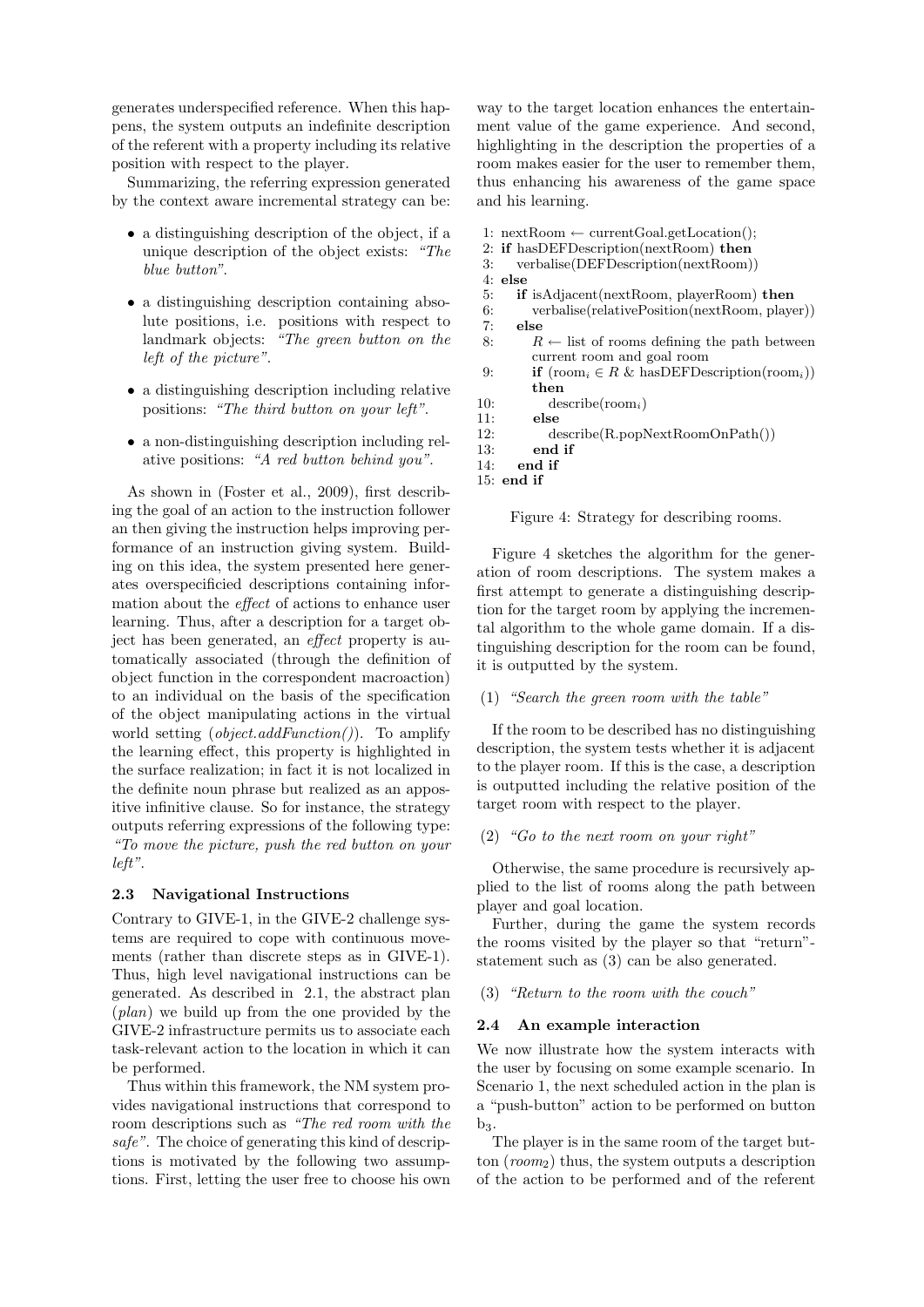

object  $b_3$  which is visible to the user e.g. "Push" the red button on your right" and further explains what is the goal of the action e.g. "To open the door".

Suppose the user follows the instruction, finds and pushes the right button. The game scenario is now as in Scenario 2. The system has acknowledged the success of the user action and updated the local goal to a push-button action on button  $b_4$  which is in room<sub>4</sub>.



As target button and user are in different rooms, the system generates an instruction for guiding the user navigation and thus describes the room containing the referent to the player e.g. "Search the green room with the plant". This is possible because in the given game scenario, the room has a unique distinguishing description.



In Scenario 3 the user is still searching for the target room. When the user has reached the green room (e.g. Scenario 4) the systems generates the description of the action to be performed in that room and a description of the target object  $b_4$  that in this case is not visible e.g. "To move the picture, push the button behind you".



The green room room $_4$  is now marked as visited by the system which next time will use a "return" statement to refer to it e.g. "Return to the green room with the plant".

## 3 NA System

In this section we describe the NA system. This system differs from NM both on the move instruction level, by assuming a directive strategy, and on the push instruction level, by favoring focus over description.

#### 3.1 Instruction giving

Like the NM system, the NA system does not directly rely on the plan returned by the planner because of its too fine-grained granularity and builds an higher level plan. Whereas the NM system adopts a very coarse granularity, by describing rooms instead of directions – when possible (e.g. "Search the green room with the plant"), the NA system systematically favors directions. The general idea to build the high-level plan (or instruction  $plan)$  is to iterate through the plan returned by the planner (or action plan) and gather move actions. For instance, when a move action takes place in the same room than a push action, the move action and the push action are gathered into a single push instruction. Or when two move actions take place in the same room, they are gathered into a single move instruction. The instructions are similar to the macroactions of the NM system with two differences. First, they do not specify the function of the instruction, such as opening a door for a button, and second they maintain the sequence of smaller actions they are gathering.

```
instr (push(b_3),actions:(move(r37, r42), push(b<sub>3</sub>)))
```
Figure 5: A push instruction gathering a move and a push action

Following the plan consists in providing the in-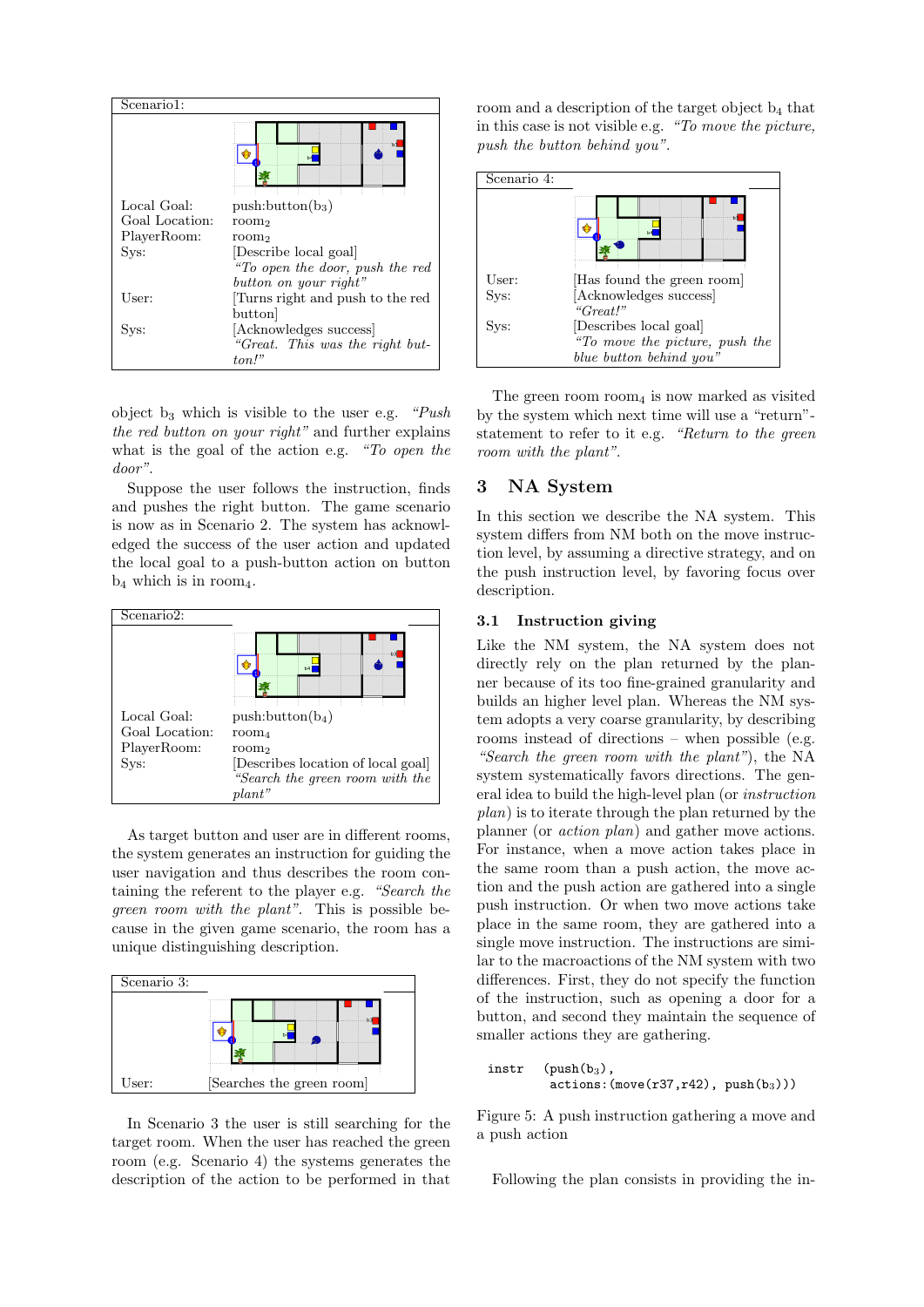structions at the right time, and monitoring the success or failure of actions. The main loop thus consists of two parts:

- pop a new expected instruction from the instruction plan when there is no current one
- evaluate the success or failure of the expected action and verbalize it

For each instruction, two functions have then to be specified: how to verbalize the instruction ? and how to monitor the success or failure of the instruction ? We detail these two functions for both move and push instructions.

#### 3.2 Move instructions

#### 3.2.1 Verbalizing move instructions

The verbalization of a move instruction consists basically in providing the direction to the goal region. If there is a door located at the goal region, the verbalization is "Go through the doorway + direction", and if there is not, the verbalization is simply " $Go + direction$ ". The direction is computed by taking the angle from the player position to the goal region, and we only consider four directions "in front of you", "to your right", "to your left" and "behind you".

However, there could be cases in which the goal region of the high level move instruction is not the most direct region. For instance, the room in figure 6 being shaped like an U, the player has to move to region  $r3$ , but because the moves to  $r2$  and  $r3$  are in the same room, they are aggregated in a single move instruction. But if we would directly utter the direction to the goal region  $r3$ , given the player orientation we would utter "Go to your left". Instead, we need to consider not the goal region of the move instruction but the different regions composing the expected move. The trick is to take the region of the last low-level move action composing the move instruction which is theoretically visible (modulo any orientation) from his current position. The computation takes into account visibility by testing if an imaginary ray from the player position to the center of a tested region intersects a wall or not. Thus, in this case, because a ray from the player to  $r3$  intersects a wall, it is not chosen for verbalizing while r2 is picked and the produced utterance is eventually "Go behind you".

Figure 6: Example of U-turn

#### 3.2.2 Monitoring move execution

The evaluation of the move instructions takes care of the lower action level. It simply tests if the player stands in a room for which there exists in the lower action level a region in the same room. In other words, a region is not on the way if it is located in a room where the player should not be. If this is the case, the failure of the move instruction is then raised (see replanning section 3.4). If the player reaches the goal region of the move instruction, then the success is raised and the current expectation is erased.

#### 3.3 Push instructions

#### 3.3.1 Verbalizing push instructions

Given the structure of the instruction plan, a push instruction can only take place in the same room than where the button is located. The push instruction is actually provided in two steps: a manipulate instruction that makes explicit the push expectation "Push a blue button", and a designation instruction that focuses on identifying the argument itself "Not this one! Look for the other one!". The verbalization of the manipulate instruction does not make use of the focus, it only describes the object. On the other hand the verbalization of the designation instruction first updates the focus with the visible objects and then produces a referring expression.

This two steps referring process makes it easier to work with our reference setup. We tried applying Reference Domain Theory for the reference to buttons (Salmon-Alt and Romary, 2000; Denis, 2010). The main idea of this theory is that the reference process can be defined incrementally, each referring expression relying on the previous referring expressions. Thus, after uttering a push expectation, a domain (or group) of objects is made salient, and shorter referring expressions can be uttered. For example, after uttering "Push a blue button", the system can forget about other buttons and focus only the blue buttons. Expressions with one-anaphora are then possible, for instance "Yeah! This one!". Spatial relations are only used when there is no property distinguishing the referent in the designation phase of the reference process. These spatial properties are computed, not from the player point of view, but to discriminate the referent in the domain, that is as opposed to other similar objects. For instance, we could produce expressions such as "Yeah! The blue button on the right!". Vertical and horizontal orderings are produced, but only three positions for each of them are produced left/middle/right and top/middle/bottom. We also found it important to have negative designation instructions such as "Not this one" when there are focused buttons in the current domain that are not the expected but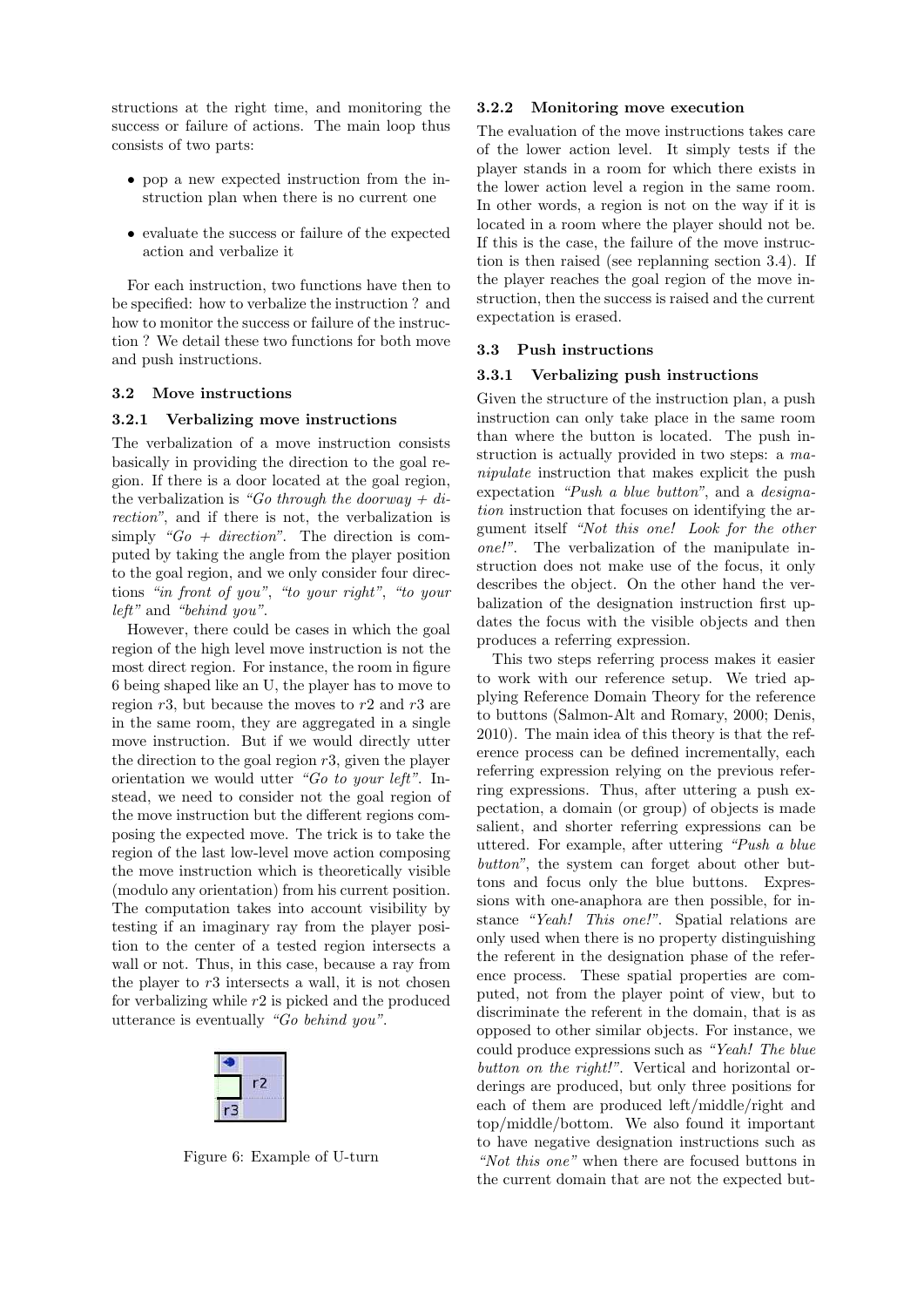tons. Thanks to the referring model, we just have to generate "Not" followed by the RE designating the unwanted focus. More details about the use of Reference Domain Theory in the GIVE challenge can be found in (Denis, 2010).

## 3.3.2 Monitoring push execution

The evaluation of the success of a push expectation is straightforward: if the expected button is pushed it is successful, and the push expectation is erased such that the main loop can pick the next instruction, if a wrong button is pushed or if the region the player is standing in is not on the way (see section 3.2.2) then the designation process fails.

#### 3.4 Replanning

It is often the case that the expected instructions are not executed. A simple way to handle wrong actions would be to relaunch the planning process, and restart the whole loop on a new instruction plan. However, we need to take into account that the player may move all the time and as such could trigger several times the planning process, for instance by moving in several wrong regions, making then the system quite clumsy. To avoid this behavior, we simply consider a wait expectation which is dynamically raised in the case of move or push expectation failure. As other expectations, the two functions, verbalize and evaluate have to be specified. A wait expectation is simply verbalized by "no no wait", and its success is reached when the player position is not changing. Only when the wait expectation is met, the planning process is triggered again, thus avoiding multiple replanning triggers.

#### 3.5 Acknowledging

Acknowledging the behavior of the player is extremely important. Several kinds of acknowledgments are considered throughout the instruction giving process. Each time an action expectation is satisfied an acknowledgement is uttered such as "great!", or "perfect!", that is when the player reaches an expected region or pushes the expected button. We also generate acknowledgements in the case of referring even if the identification expectation is not represented explicitly as an action. When the player sees the expected button, we add "yeah!" to the generated referring expression. This acknowledgement does not correspond to the success itself of the action, but just warns the player that what he is doing is making him closer to the success.

#### 3.6 Alarm warning

If the player steps on an alarm the game is lost. It is therefore quite important to warn the player about alarms. The NM system just provides a warning at the beginning of the game by explaining

that there are red tiles on the floor and that stepping on them entails losing the game. But we assume in the NA system that this was not sufficient, and thus add an alarm monitor. If at any time, the player is close to an alarm, the system produces an utterance "Warning! There is an alarm around!". In order to avoid looping these messages when the player pass by alarms, a timer forbids uttering several alarm warnings. But if the timer goes off, new alarm warnings could be potentially produced.

## 4 Messaging

Message management in a real-time system is a critical task that has to take into account two factors: the moment when an instruction is uttered and the time the instruction stays on screen. Both systems NM and NA rely on the same messaging system in which we distinguish two kinds of messages, the mandatory messages and the cancellable messages. Mandatory messages are so important for the interaction that if they are not received the interaction can break down. For instance, the manipulate instructions (e.g. "Push a blue button") are crucial for the rest of the referring process. In the case they are not received, the player does not know which kind of button he has to press. Cancellable messages are messages which could be replaced in the continuous verbalization. For instance, the designation instructions (e.g. "Yeah! This one!") or the direction instructions (e.g. "Move forward") are continuously provided, each instruction overriding the previous one. We cannot force the cancellable messages to be displayed a given amount of time on the screen because of the fast update of the environment. Both types of messages are then necessary:

- if we would have only mandatory messages, we would risk to utter instructions at the wrong moment because of the delay they would stay on screen.
- and if we would have only cancellable messages, we would risk to miss critical information because they can be replaced too fast by next instructions.

The system then maintains a message queue in an independent thread called the message manager. Each message, either mandatory or cancellable, is associated to the duration it has or can stay on screen. The manager continuously takes the first message in the queue, displays it and waits for the given duration, then it displays the next message and so on. Before a new message is added to the queue, the message manager removes all pending cancellable messages while keeping mandatory messages. It then adds the message, and if the current displayed instruction is cancellable it stops the waiting.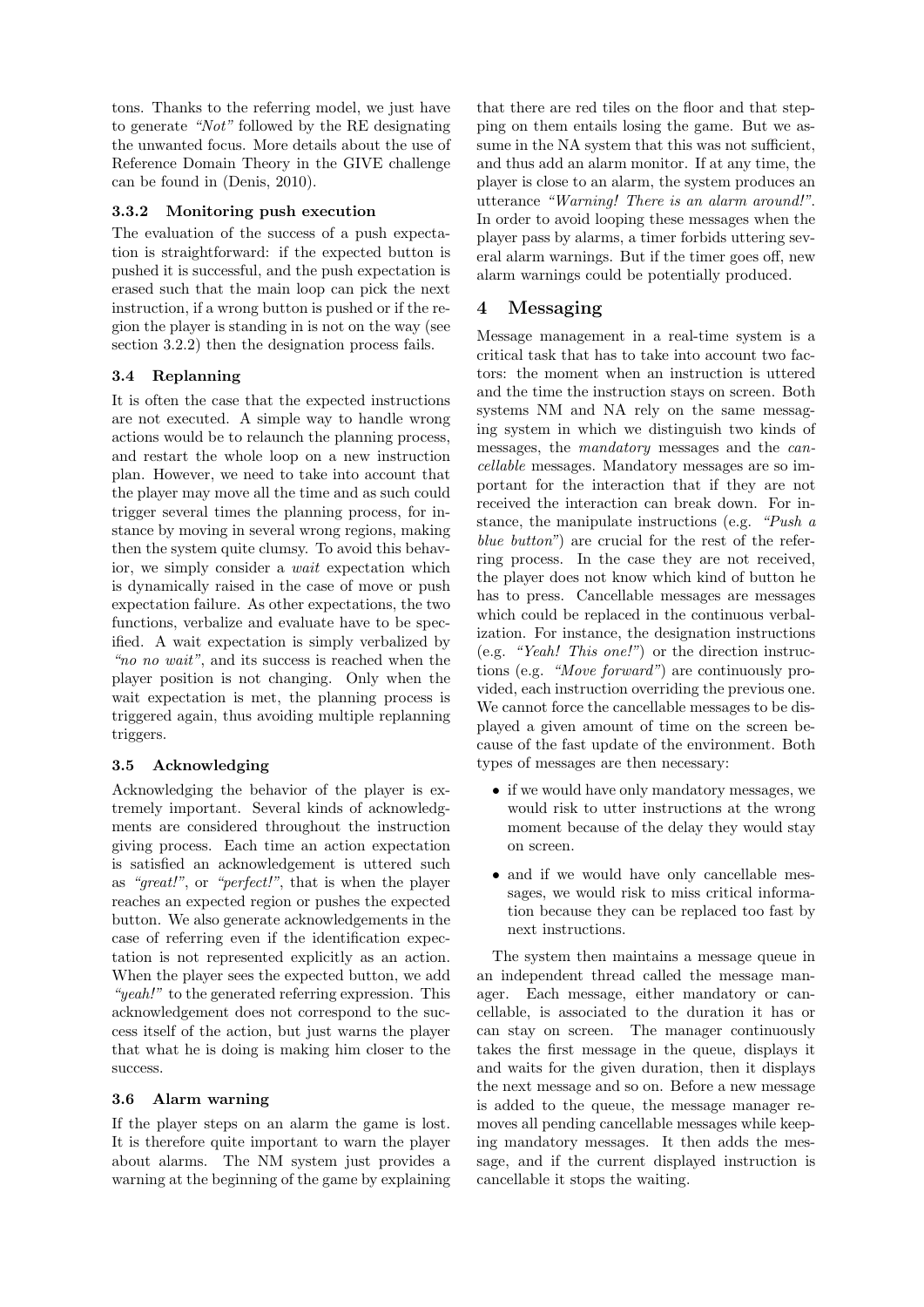## 5 Discussion of the results

In this section we analyze the evaluation data collected by the GIVE-2 Challenge (Koller et al., 2010) on our two systems. We discuss the objective metrics proposed in the challenge as well as other objective metrics we have calculated ourselves. We perform an error analysis of the lost and canceled interactions, analyzing the reason for the low task success achieved by our systems in comparison with the task success achieved by the systems that competed in GIVE-1 (Byron et al., 2009). Finally, we interpret the observed subjective metrics.

#### 5.1 Objective metrics

Across worlds, the NA system achieved an average of 47% task success while the NM system achieved an average of 30%. This task success rate was more stable across the different evaluation worlds for the NA system than for the NM system (see Figures 7 and 8).



Figure 7: Success per world for the NA system



Figure 8: Success per world for the NM system

In particular, the NM system achieved only a 21% task success in world 3. We consider that this result is due to the fact that the navigation strategy of the NM system attempt to produce a distinguishing description for the target room using static properties of the game world (as explained in Section 2). This strategy was much more effective in world 1 because such descriptions exist for most

rooms. In worlds 2 and 3, most rooms are indistinguishable using this strategy (see (Koller et al., 2010) for a 2D representation of the worlds). As a result the NM system switches to the strategy which includes the relative position of the target room with respect to the player (e.g. "Go to the next room on your right") as explained in Section 2. However, the implementation of this strategy is buggy as discussed in Section 5.2. These observations correlate with observed subjective metrics discussed in Section 5.3.

As reported in (Koller et al., 2010), the distance traveled until task completion and the number of executed actions are similar for both systems, however the average time until task completion is considerably smaller in the NA system. We think that this can be explained by three reasons. First, the NM system gave more information about the task goals than the NA system, increasing the number of words per instruction (e.g. the NM system generates "To open the door, push the blue button on your right" when the NA system generates "Push the blue button on your right"). This is confirmed by the words per instruction metric of the Challenge. Second, the NM system gave more feedback about the task progress than the NA system (e.g. "Great! You have to find other 2 buttons to open the safe."), increasing the number of instructions per game. This is confirmed by the instructions objective metric (see (Koller et al., 2010)) and the Q3 subjective metric (see Section 5.3). Third, the NM system gave coarser grained instructions for navigation which did not specify exactly which action to do next (e.g. "Search the red room"). This correlates with the number of times that the user asked for help: the user asked for helped more than twice as often in the NM system than in the NA system. In sum, we think that all these factors added up to result in the longer completion time observed in the NM system. NA instructions are shorter and cognitively lighter (e.g. "Yeah! This one!") allowing the player not only to read them fast but also to react fast.

#### 5.1.1 Our objective metrics

In addition to the objective metrics collected by (Koller et al., 2010), we calculated additional measures related to the referring process. These measures are calculated on all games (success, canceled, lost). We only consider the first time a button is referred to, such that we avoid any effect due to memory.

• Success rate of the first reference. A reference is successful if, given a push expectation, the next pushed button is the expected button. In other words, it is a failure if a wrong button is pushed or if, because of replanning, a new push expectation is raised.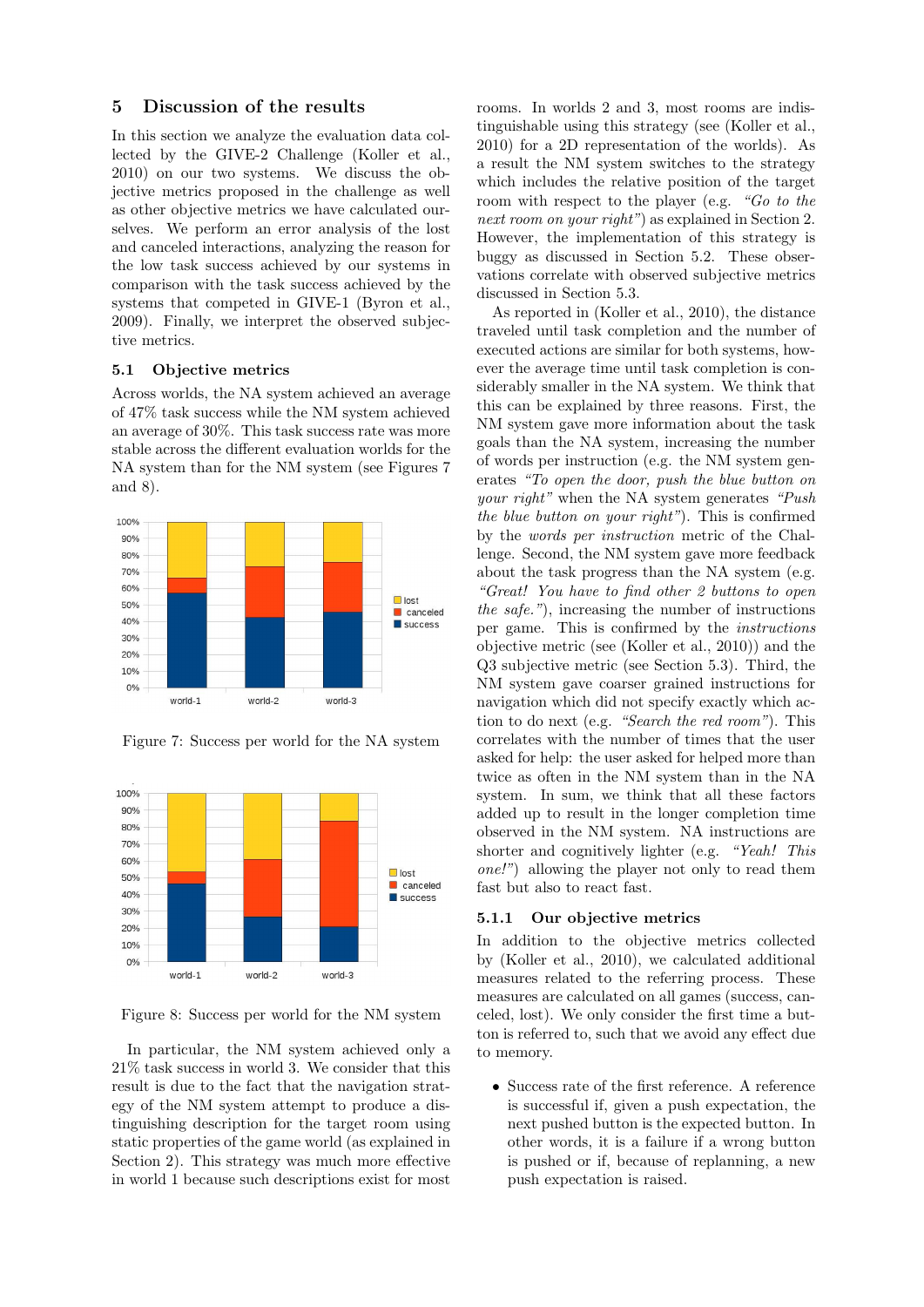- Average duration of the first reference only if it is successful (in seconds).
- Average number of instructions of the first reference only if it successful.

|           | success rate | duration | instructions |  |  |
|-----------|--------------|----------|--------------|--|--|
| $world-1$ |              |          |              |  |  |
| ΝA        | 88 %         | 10.6s    | 0.8          |  |  |
| NM        | 84 %         | 12.1s    | 1.9          |  |  |
| world-2   |              |          |              |  |  |
| ΝA        | 70 %         | 12.2s    | 2.5          |  |  |
| NM        | 61%          | 11.9s    | 5.5          |  |  |
| world-3   |              |          |              |  |  |
| <b>NA</b> | $91\%$       | 8.5s     | 0.9          |  |  |
| NM        | 79 %         | 8.4s     | 2.1          |  |  |

Table 1: Our objective metrics. Success rate of first reference, average duration and number of instructions.

On all worlds, NA obtains a better success rate than NM while uttering a fewer number of instructions. However, on world 2 and 3, NM is slightly faster than NA. The good overall success rate of NA may come from the negation e.g. "Not this one!" which prevents the player to push wrong buttons, and the higher number of instructions of NM is probably related to the direction-related instructions e.g. "Push the red button on your right" that change more often than the NA demonstrative strategy when the player is turning. On the other hand, the direction-related instructions improves slightly the duration. We observed that the NM referring strategy is much faster in the rooms containing similar objects. For instance, in the world 2, the parlor room is filled with blue buttons. The NA strategy takes an average of 14s to refer to the buttons of this room while NM takes only 10.1s. This big difference is caused by the NA strategy that forces the player to check visually each button until he can find the right one ("Yeah! this one!") while the NM strategy provides a direct direction to it.

Some situations are problematic for both systems. The lowest success rate is found in world 2, especially in the hall which contains a grid of buttons. For the buttons bhall composing the grid, the success rate drops to 51% for NA and 43% for NM. It is interesting to note that the two strategies have actually two kinds of deficiencies. The NA system is failing because of the presupposition raised by the indefinite "Push a blue button" that any blue button could work. On the other hand, the NM system is failing because it produces very long descriptions like "Push the blue button above the green button and on the left of the green button" that are immediately replaced by new descriptions. Those two errors are discussed in details in the following section.

#### 5.2 Error analysis

As argued in (Koller et al., 2010), it is surprising that the best performing system of the GIVE-2 Challenge achieves only the 47% of task success. This result is much lower than the task success achieved by the systems that participated in GIVE-1 (Byron et al., 2009). Two potential reasons for such low task success may be that either the systems are not good enough or the task itself is not engaging and then the users cancel or lose due to their lack of interest. The GIVE-2 task is indeed not engaging as made evident by the result of the emotional affect measures reported in (Koller et al., 2010). However, we have observed in the game logs that most cases in which a user cancels or loses the one that is to blame is not the user (who gets bored) but a contradicting or confusing behavior from the part of the system.

We first analyzed the lost games. In these cases, the performance of both systems could be greatly improved by a more elaborated alarm warning mechanism. The NM system has no warning system, and the NA alarm warning is quite simplistic, although it's effect is already observable (see Figures 7 and 8).

Analyzing the reasons for cancellation (and hence lowering its percentage) is more complex. There is only one reason why users lost, they step on an alarm, but there are many reasons why users cancel. Below we list the most frequent causes of cancellation that we observed in the logs of our systems.

Based on our observations in the logs we conclude that the navigation and the generation of referring expressions is much more difficult in GIVE-2 setup that in GIVE-1. This is due to the multiplication of positions and orientations of the player in the continuous world offered by GIVE-2. The amount of relative positions and the fact that the user can (and does) move very fast make instruction giving and monitoring a much more challenging task, putting timing in a crucial role and making the interleaving of instructions and the preservation of coherence essential.

#### 5.2.1 NA system

We observed the following bugs for the NA system:

- The system gets mute.
- There is a faulty calculation of left/right. In order to discriminate similar buttons, the referring process in the NA system makes use of the spatial ordering by projecting the buttons coordinates onto the user screen. However, this projection is confusing when two buttons are almost aligned on the X or Y axis, but different on the Z axis (that is when one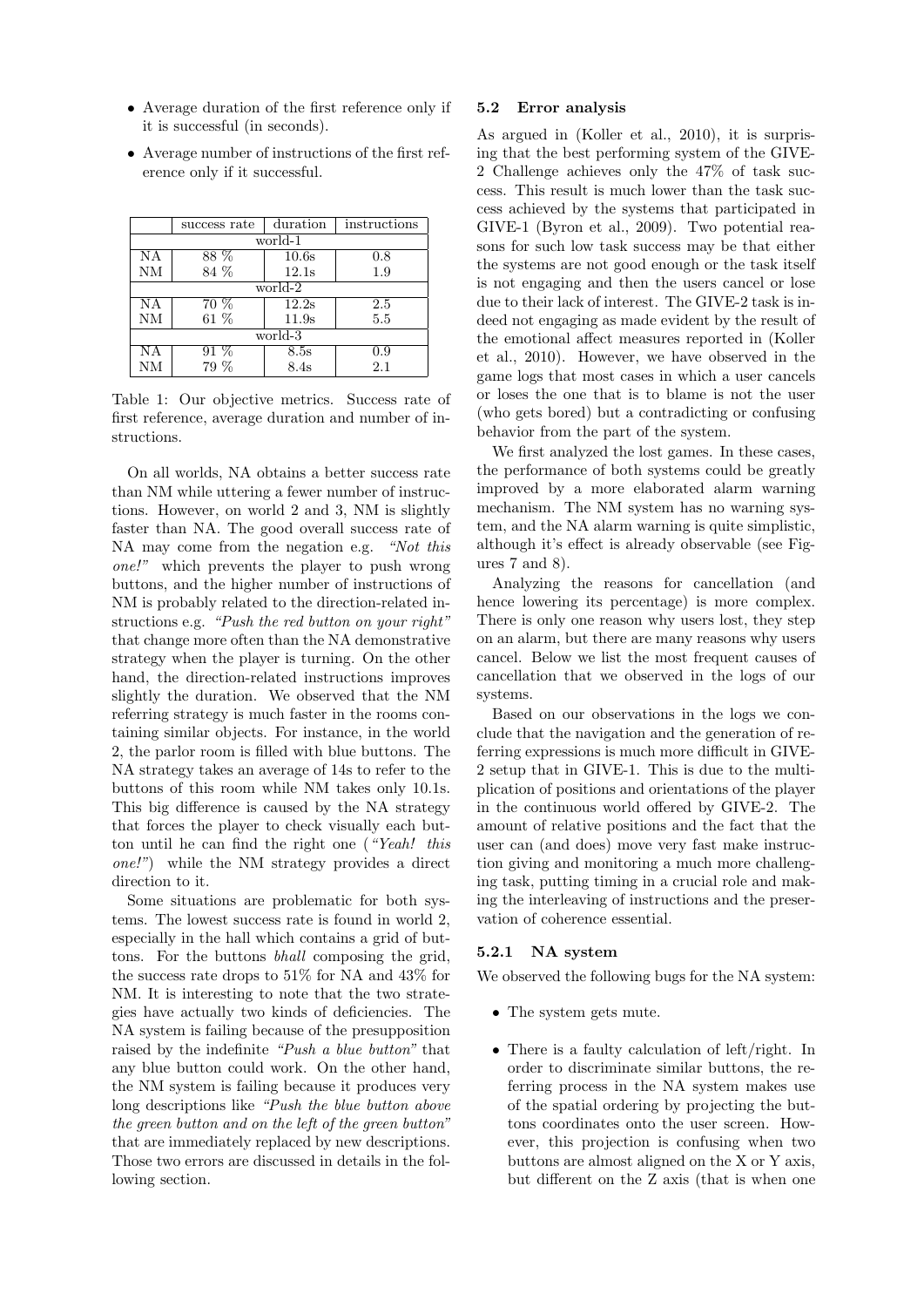is close while the other is further). The result are clumsy expressions "the button on the right" immediately followed by "the button on the left". It would be necessary to consider close/far properties to avoid this problem.

We also observed the following situations that are not bugs per se but are related to the choice of the strategy itself:

- Alarm warnings may be useful but they also pop up at any moment in the NA system. As an unexpected result, they could appear right in the middle of the referring process, breaking then the anaphoric reference. For instance, "Push a blue button", "Warning! There is an alarm around!", "Yeah! This one!". One way to deal with this problem would be to really model reference to every object including alarms instead of hard-coding some of the instructions. The result would then be "Yeah! This yellow button!" instead of the one-anaphora (see (Denis, 2010)).
- One of the most problematic feature of the referring process of the NA system is the use of indefinite as a separated instruction. The first step of the reference process does not make use of the focus, and thus allows to produce indefinite expressions such as "Push a blue button". The main problem is the presupposition that any blue button can satisfy the expectation. This is not problematic in most cases given that the next designation instructions remove this presupposition by making use of the focus. However, we observed many problems when the player acts before the designation instruction has been uttered, that is by pushing any blue button. This indeed can happen because the first push instruction is a mandatory message and as such stays on the screen for few seconds. The solution to this problem would be to collapse the first push instruction and the next designation one, for instance by uttering in a single utterance "Push a blue button. Yeah! This one!". This would then prevent any action based on a wrong presupposition.
- Relying massively on the focus is sometimes not the good strategy. This is the case when the room has a particular shape: there is a part of the room filled with blue buttons, while the expected referent is in another part of the room not directly visible. If after receiving "Push a blue button", the player stands in the part of the room with many blue buttons, he may spin around receiving continuously "Not these ones! Look for another one!". Indeed,

the instruction is correct. It is hard to figure why the player does not explore the room looking for another blue button. We think that it may be caused by context divergence: while the system is in the context of the whole room, the player is in the context of the part of the room filled with blue buttons. He may then assume wrongly that the system makes a mistake somewhere, especially if the system demonstrated a faulty behavior previously. To solve this, we may switch to another granularity if we observe too much time between instruction uttering and execution, for instance by adopting the same strategy than the NM system or by raising a move expectation before the push expectation.

#### 5.2.2 NM system

As for the NM system, we observed the following bugs:

- The system gets mute.
- The system says "Go to the left" and there is a wall that blocks this direction.
- The system says "Go to the 9th room on your right" and there is no such room. The calculation of the the relative position of the target room with respect to the player is bugged. This is particularly problematic in world 3, where the number of rooms and their positions make the navigation very difficult for the user given the system strategy.

These remarks apply to the strategy itself:

- The grid setup of world 2 is confusing and causes many cancellations or wrong buttons pushing. Definite referring expressions are generated frequently but only shown for such a short time that it is impossible to read them, e.g. "Push the blue button above the green button and on the left of the green button" gets immediately replaced by "Push a blue button" when there are any visible blue buttons and only one of them is the intended referent.
- We observed contradicting directions when the room has a non-rectangular shape, e.g. "Go on the right behind you" [Player turns 180 degrees] "Go to the left behind you". This can be avoided by taking into account a lower granularity of the goal regions, like in the NA system (cf section 3.2.1).
- In world 3, the system is replanning every time the user enters a wrong room. The consequence is that almost the only message actually displayed to a player moving too fast is "Wait a sec, I'm checking the map". This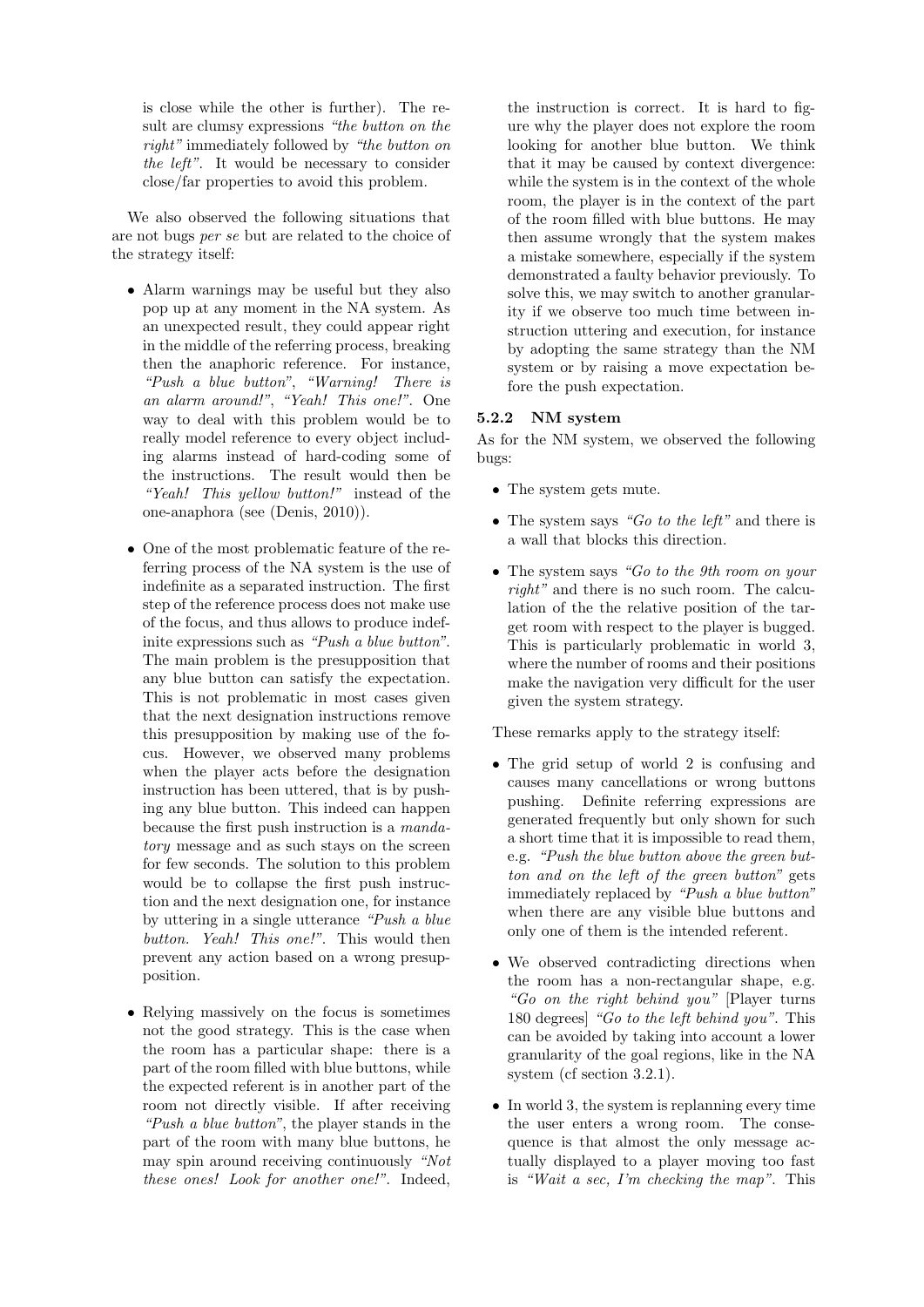problem can be avoided like in NA by raising a wait expectation before replanning (cf section 3.4).

• The directions switched too quickly as the user was moving. The NM strategy relies too much in the relative position of the player to let him move around freely. A possible solution to this problem is to enjoin the player to stop moving, for instance by raising a wait expectation.

#### 5.3 Impact on the subjective metrics

In this section we analyze how the strategies of the two systems impact on the subjective metrics collected during the challenge (Koller et al., 2010). Figure 9 shows the subjective metrics for our systems (notice that a higher number means a better performance, no matter whether the question is positive or negative). In general, the observed subjective metrics correlate with the objective metrics, that is, NA system does better in general than NM system, across worlds.

We took three of these subjective metrics, namely Q0, Q5 and Q6 and we compared NM and NA behavior taking into account the world. Q0 metric evaluates the overall instruction quality of each system. We consider that Q5 metric evaluates the quality of the reference strategy and Q6 the quality of the navigation strategy. Figure 10 shows Q0 metric for each system and each world. By comparing Figures, 8, 7 and 10 we observe that the subjective metric of overall evaluation is correlated with the task success, and then heavily dependent on the world of interaction.



Figure 10: Subjective overall evaluation per world and per system

This made us wonder whether there is a subjective metric in which NM system does considerably better than NA system for a given world configuration, and we found that this is the case for Q5 and world 1. Figure 11 shows Q5 metric for each system and each world.

This result nicely illustrates that the NM navigation strategy is well suited for worlds with a small



Figure 11: Subjective Direction clarity (Q5) measure per world and per system

number of rooms which are distinguishable by definite descriptions, resulting in instructions such as "Return to the room with the lamp". In worlds with a larger number of rooms, like the worlds 2 and 3, the NM strategy is indeed confusing as proved by Q4 and Q5. The freedom given to the player makes him complain about the little help he received from NM as shown by Q9. In such worlds, the NA strategy being more directive leads to a better subjective assessment on those metrics.

On the level of reference (Q6), the NA strategy, that refers to objects by relying on ellipsis and focus, gives better results than the NM descriptive strategy, and this is stable across worlds. This is coherent with the objective metrics in Table 1 where NA is more successful and relies on a smaller number of instructions. However, even if players evaluated positively the feedbacks given by NM (Q3), they complain about the amount of unnecessary information as proved by Q7, maybe because knowing the function of the objects provided by NM is not a crucial information for the execution of the task. This unnecessary information may also be at hand in question Q8 where the players consider to have received too much information at once.

Interestingly, we observed that although NA and NM share the same messaging system the scores related with timing are different. On the one hand, they receive almost the same score about the "too late" assessment (in Q10). But on the other hand, NA performs better than NM about the "too early" assessment (in Q11). This difference may be explained by the NM strategy that refers to objects that are not yet known to the player such as "Search the red room with the safe" or "To open the door, push the green button behind you".

Like all the participating systems, NA and NM do not have a very good score at the emotional level (questions Q16 to Q22). This may be caused by the task itself which is very repetitive. However,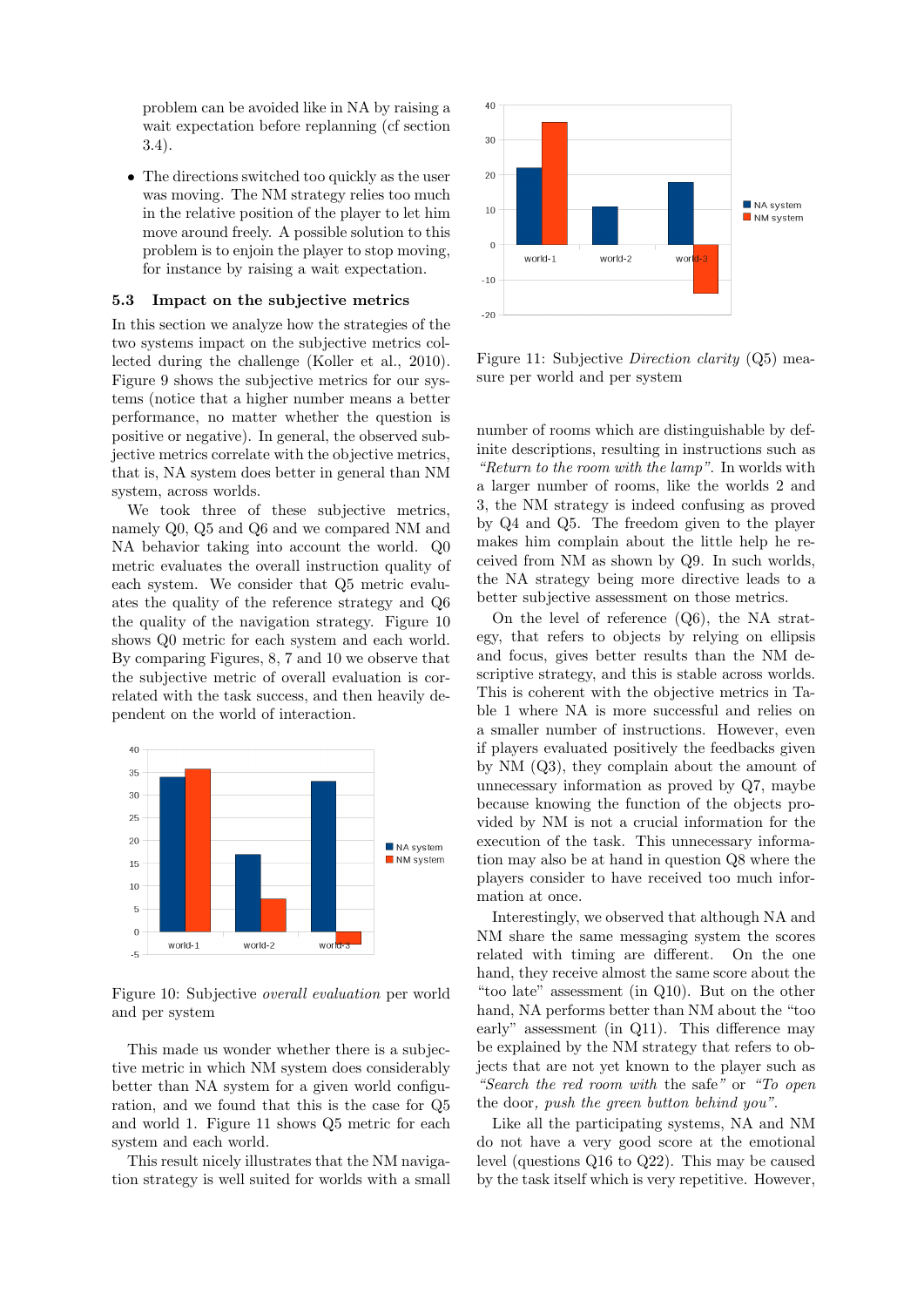| Subjective Metric                                                                | NA    | $\overline{\text{NM}}$ |
|----------------------------------------------------------------------------------|-------|------------------------|
| Q0: Overall evaluation of the system                                             | 36    | 18                     |
| Q1: The system used words and phrases that were easy to understand               |       |                        |
| Q2: I had to re-read instructions to understand what I needed to do              |       |                        |
| Q3: The system gave me useful feedback about my progress                         |       |                        |
| Q4: I was confused about what to do next                                         |       |                        |
| Q5: I was confused about which direction to go in                                |       |                        |
| Q6: I had no difficulty with identifying the objects the system described for me |       |                        |
| Q7: The system gave me a lot of unnecessary information                          |       |                        |
| Q8: The system gave me too much information all at once                          | 31    | 8                      |
| Q9: The system immediately offered help when I was in trouble                    |       |                        |
| Q10: The system sent instructions too late                                       |       |                        |
| Q11: The system's instructions were delivered too early                          |       |                        |
| Q12: The system's instructions were visible long enough for me to read them      |       | $-14$                  |
| Q13: The system's instructions were clearly worded                               |       | 23                     |
| Q14: The system's instructions sounded robotic                                   |       | $-2$                   |
| Q15: The system's instructions were repetitive                                   | $-31$ | $-28$                  |
| Q16: I really wanted to find that trophy                                         |       | $-8$                   |
| Q17: I lost track of time while solving the overall task                         |       | $-18$                  |
| Q18: I enjoyed solving the overall task                                          |       | $-4$                   |
| Q19: Interacting with the system was really annoying                             |       | $-2$                   |
| Q20: I would recommend this game to a friend                                     |       | $-25$                  |
| $Q21$ : The system was very friendly                                             |       | 20                     |
| Q22: I felt I could trust the system's instructions                              | 37    | 24                     |

Figure 9: Average subjective metrics for both systems across worlds

as shown by Q18, the NM system that gives more navigational freedom to the player is considered more enjoyable than the NA system. We assume that the very directive navigational strategy of NA is much less entertaining than letting the player make his own choices like NM, even if giving him more freedom leads to more confusion as shown by Q4 and Q5.

## 6 Conclusion

We presented the evaluation of two instruction giving systems in the GIVE-2 challenge 2010. The first strategy (NM) aimed at providing highlevel instructions, describing rooms for navigation ("Search the room with a lamp") and providing goal description ("To open the door, ..."). The second strategy (NA) used lower level instructions, such as a directive navigation strategy ("Go through the doorway to your left") and a referring strategy mostly based on ellipsis and focus ("Not these ones! Look for the other one"). The results show that the NA strategy is more successful than the NM strategy. The high-level instructions strategy of NM proves to be confusing and cognitively overwhelming. On the other hand, players favor the kind of feedbacks provided by NM strategy and found it more enjoyable and less robotic than the NA strategy.

The data collected in the GIVE-2 experiment

contributes to the identification of weak points and strengths of our systems' strategies and implementations. But also it provides a detailed view of different situations in which one strategy performs better (or worse) than the other. In the future we will focus on investigating how to integrate or combine the different strategies into a system which takes advantage of the strengths and can dynamically adapt different strategies to different situations. For instance, one possible way to combine both strategies is to start from the NM strategy, at a high level of description and giving more freedom to the instruction follower, and in case of execution problems to switch dynamically to a lower level. However, the concrete details of this combination have yet to be worked out. An important thing to consider is the goal of an instruction generation system. Do we want to make it as faster as possible? enjoyable? or to have some learning effect? or all of them?

## References

Jörg Baus, Antonio Krüger, and Wolfgang Wahlster. 2002. A resource-adaptive mobile navigation system. In IUI '02: Proceedings of the 7th international conference on Intelligent user interfaces, pages 15–22, New York, NY, USA. ACM.